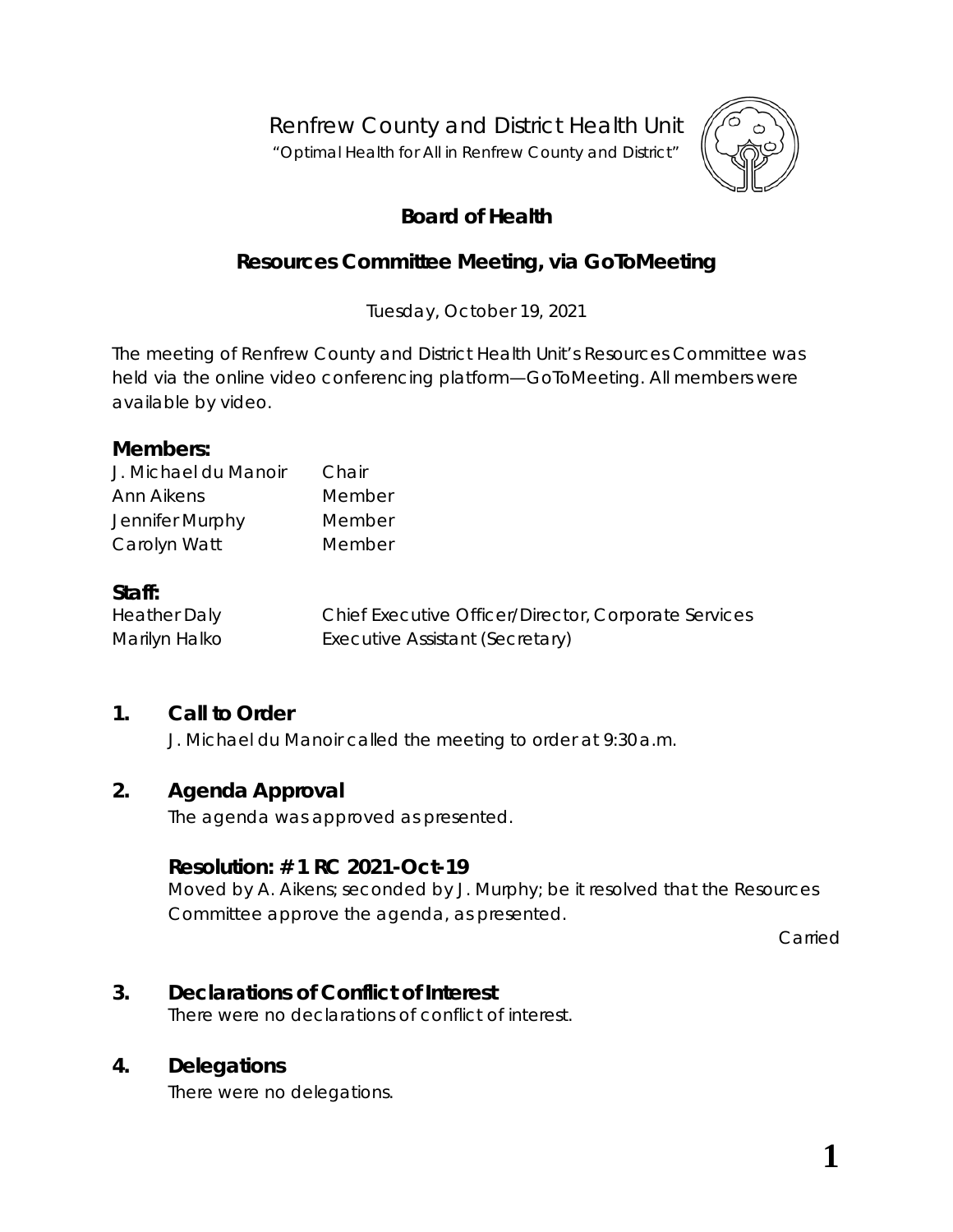## **5. Minutes of Previous Meetings (Approval)**

a. Resources Committee Meeting Minutes 2021-May-18 The meeting minutes for the Resources Committee meeting held on Tuesday, May 18, 2021, via *GoToMeeting*, were approved, as presented.

## **Resolution: # 2 RC 2021-Oct-19**

Moved by C. Watt; seconded by J. Murphy; be it resolved that the meeting minutes for the Resources Committee meeting held on Tuesday, May 18, 2021, be approved, as presented.

Carried

## **6. Business Arising**

a. Action List—2021-Jun-29 The Committee reviewed Resources Committee items identified in the *[Action List—2021-Jun-29](https://www.rcdhu.com/wp-content/uploads/2021/11/06.-a.-Action-List-Regular-Board-Meeting-2021-Jun-29-1.pdf)*.

H. Daly presented the following update from the Action List—*[Legacy](https://www.rcdhu.com/wp-content/uploads/2021/11/06.-a.-i.-Legacy-Accounts.pdf)  [Accounts](https://www.rcdhu.com/wp-content/uploads/2021/11/06.-a.-i.-Legacy-Accounts.pdf)*—and answered questions from the Committee.

Background information: the three *Due to Province* legacy accounts included: the Ministry of Environment—\$29,921.95, Early Childhood Development: Injury and Family Abuse Prevention—\$16,063.24 and Healthy Pregnancy—\$14,398.30.

The Ministry of Environment account ceased operation in 2004 with some legal fees on old septic-tank-disputes, applied against the payable balance in 2011. There were no transactions in this account since then.

The last two programs were discontinued on December 31, 2006, and the final settlement was completed in 2008.

# **Resolution: # 3 RC 2021-Oct-19**

Moved by A. Aikens; seconded by J. Murphy; be it resolved that the Resources Committee recommends that the Board of Health transfer the following amounts to the General Reserves as the projects ceased operations and were discontinued:

- Injury and Family Abuse Prevention Project \$16,063.24
- Healthy Pregnancy and Child Development Project \$14,398.30
- Ministry of Environment: Environmental Projection Program \$29,921.95.

Carried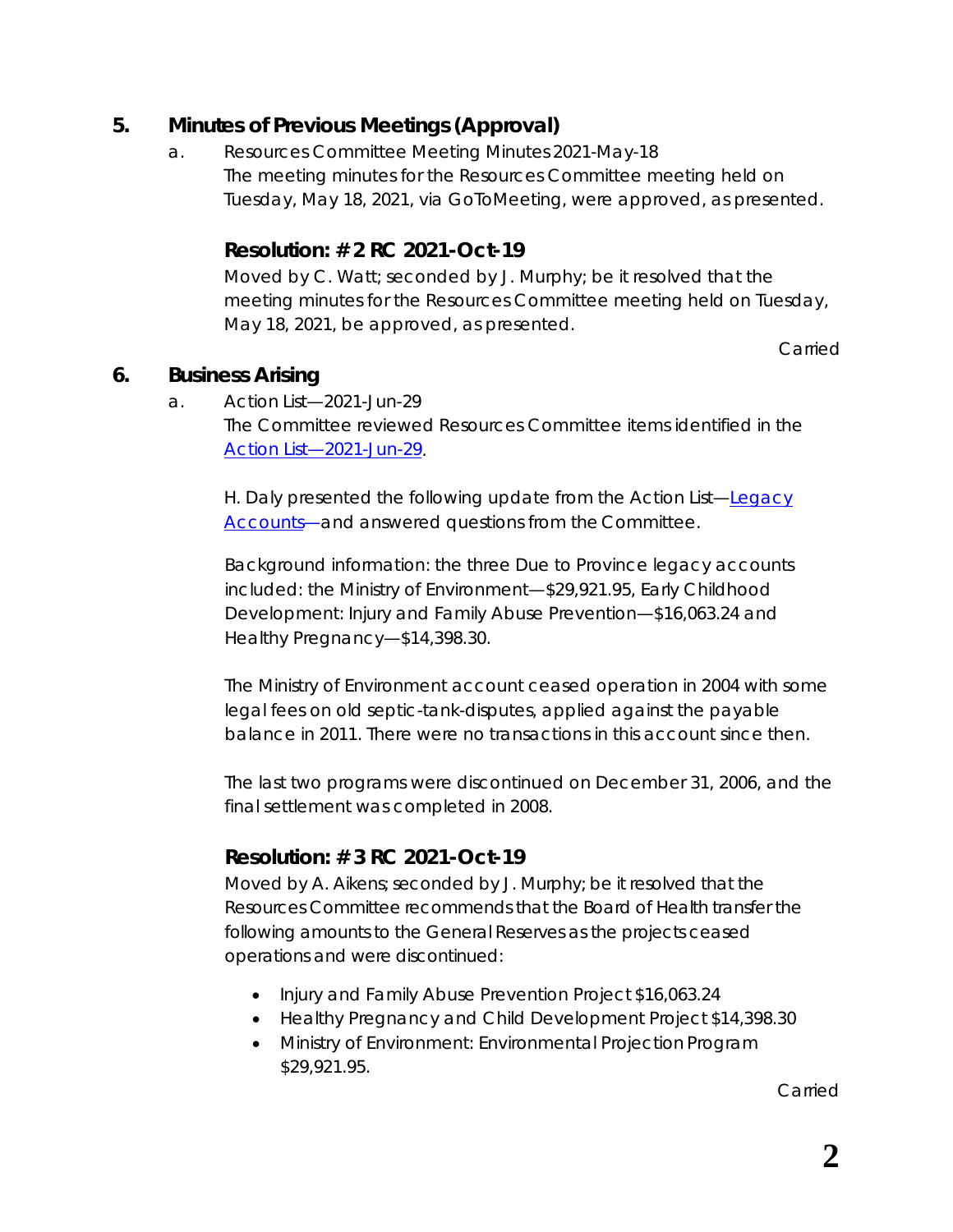## **7. Correspondence**

There was no correspondence.

#### **8. Staff Reports**

a. Q2 Financial Update 2021

H. Daly gave the following update and answered questions from the Committee Members regarding the:

• *[Q2 Financial Update](https://www.rcdhu.com/wp-content/uploads/2021/11/08.-a.-Q2-Financial-Update-2021.pdf) 2021*.

Base Programs are 65% spent at end of June 2021. This is the impact of the additional expenditures from the COVID-19 general and vaccine programs. Overall, the budget for RCDHU is at 50% spend at the end of  $O2.$ 

## **9. Board Committee Reports**

There were no Board Committee reports.

#### **10. By-Laws**

There were no items in by-laws.

#### **11. New Business**

a. Renovation 2020-21 Report H. Daly presented the *[Renovation 2020-21 Report](https://www.rcdhu.com/wp-content/uploads/2021/11/11.-a.-Renovation-2020-21-Report.pdf)* and answered questions from the Committee Members.

The renovation is best summed up by the "In Conclusion" section on page five of the *Report*.

#### b. Auditor's Attestation Report 2020 H. Daly presented the *[Auditors Attestation Report 2020](https://www.rcdhu.com/wp-content/uploads/2021/11/11.-b.-Auditors-Attestation-Report-2020.pdf)* and answered questions from the Committee Members.

Background information: the 2020 Annual Reconciliation Report (Certificate of Settlement) for the Ministry of Health funding for 2020 was completed by the audit firm of Scott Rosien Black & Locke Chartered Professional Accountants, on June 18, 2021.

The total approved allocation of funds for RCDHU was \$8,013,200. Eligible expenditures incurred by RCDHU for base and one-time funding totalled \$7,839,967. The Ministry flowed \$7,839,967 for these expenditures. There is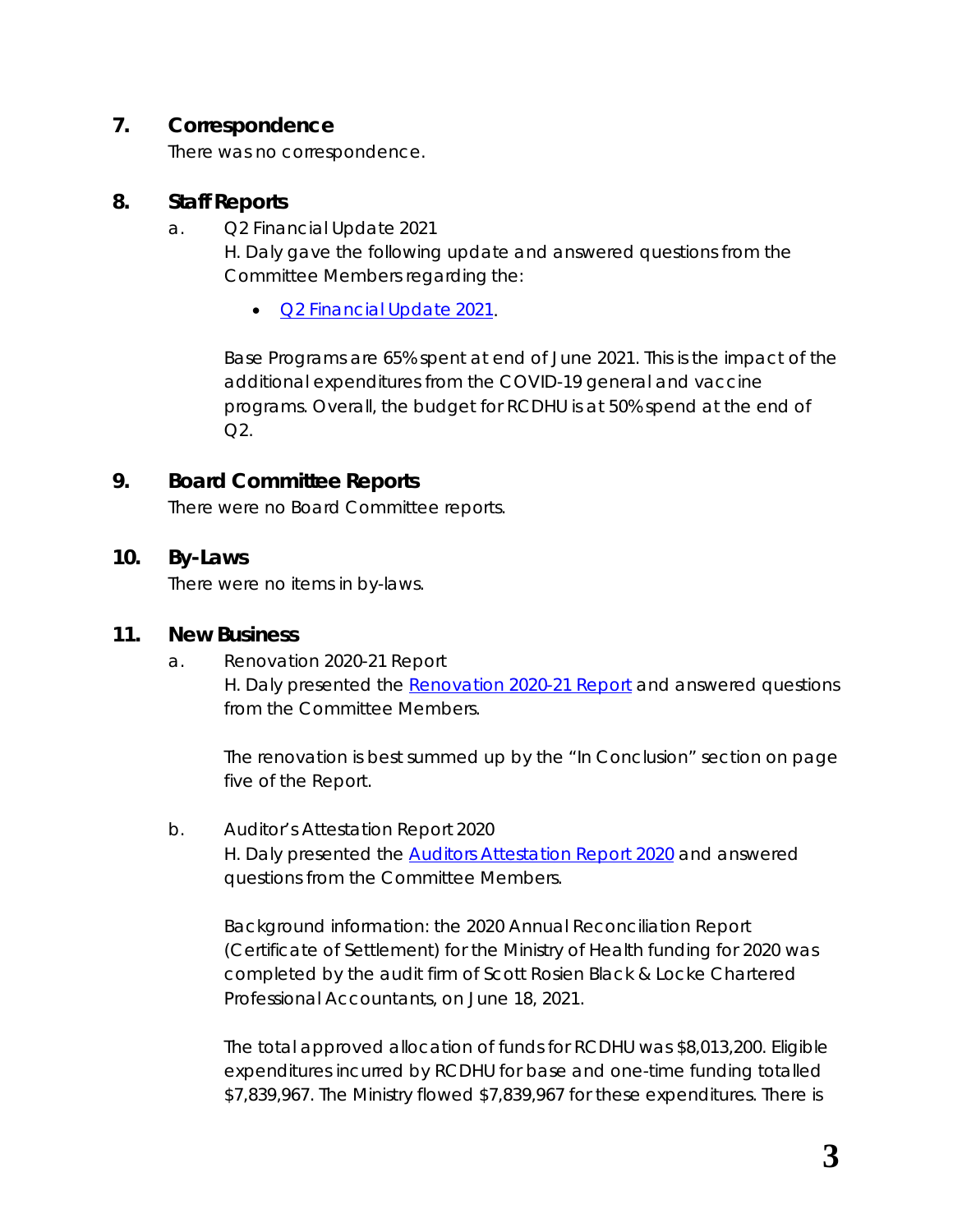no net amount due from or payable to the Ministry of Health for the 2020 program year.

c. Resources Committee Work Plan The Committee discussed items listed in the [Resources Committee Work](https://portal.rcdhu.com/board/wp-content/uploads/2021/10/11.-c.-Resources-Committee-Work-Plan.pdf) [Plan.](https://portal.rcdhu.com/board/wp-content/uploads/2021/10/11.-c.-Resources-Committee-Work-Plan.pdf) The Work Plan was distilled from the Board Work Plan approved at the 2021 June 29 Board meeting.

The "Budgeting" task is on target. The "oversight for HR" task currently requires the development of a reporting mechanism which may include an annual human resources report.

For the "Administrative Procurement Policies", a review of the current policies against current best practices will be presented by H. Daly to the Committee at the next meeting.

d. Virtual Meeting Platform The Committee discussed the use of a different virtual software platform, so, on a trial basis, the next Resources Committee meeting will be held on *Microsoft Teams*.

At RCDHU *Microsoft Teams* is now being fully utilized by Corporate.

### **12. Notice of Motion**

There was no notice of motion.

### **13. Closed Meeting**

There was no closed meeting.

### **14. Date of Next Meetings**

The next Resources Committee meeting will be held on Monday, November 22, 2021, at 1:00 a.m., via *Microsoft Teams.*

Also, Monday, December 6, 2021, at 1:00 p.m., was scheduled for a pre-levy meeting, via *Microsoft Teams*.

Invitations will be sent out by the Secretary today.